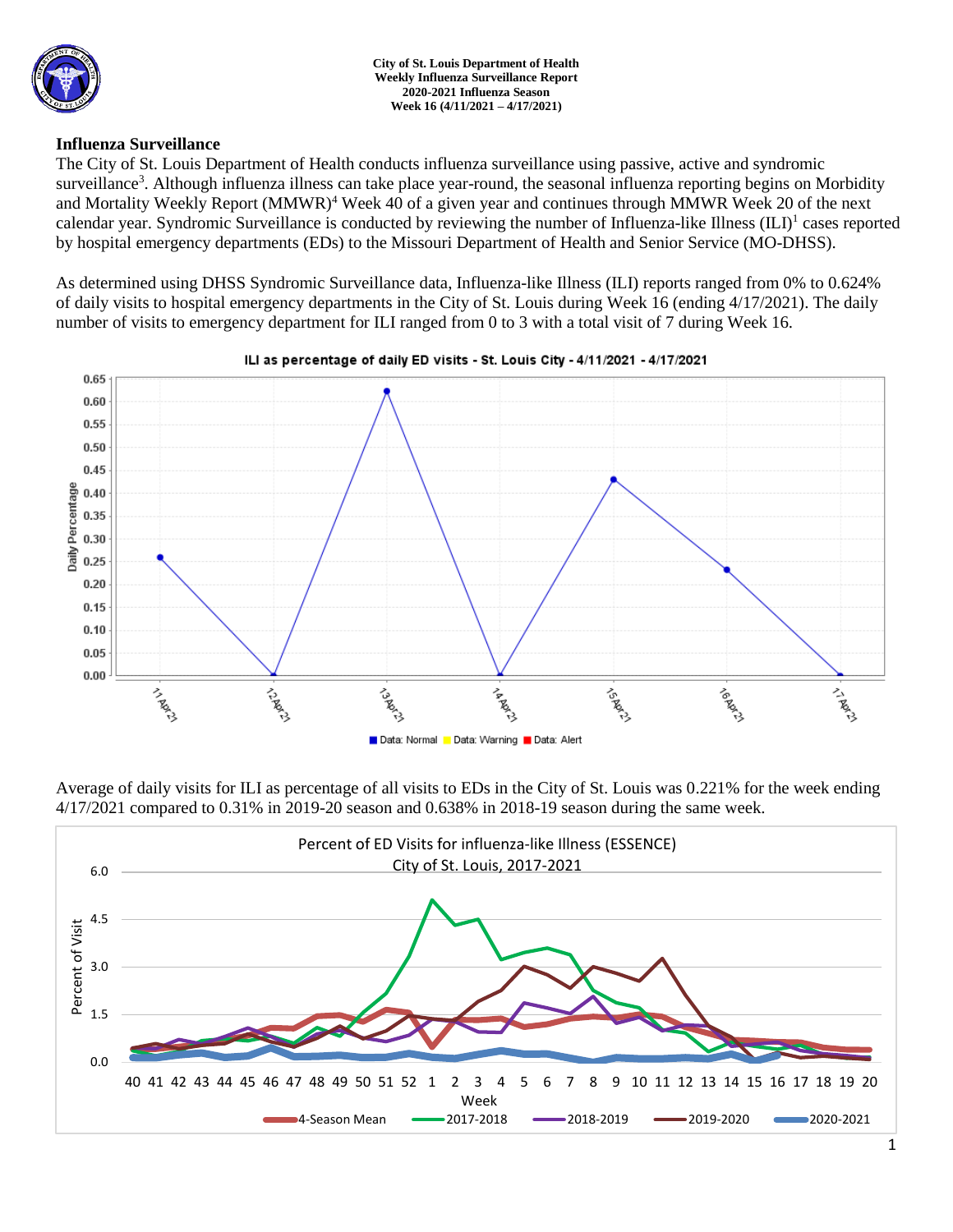

#### **City of St. Louis Department of Health Weekly Influenza Surveillance Report 2020-2021 Influenza Season Week 16 (4/11/2021 – 4/17/2021)**

Passive Surveillance is conducted through reporting of confirmed influenza cases<sup>2</sup> from various surveillance sites like hospitals, offices of healthcare providers, and laboratories. As of the current influenza season, for the week ending 4/17/2021, there have been 9 cases of Influenza A and 11 cases of Influenza B for a total of 20 influenza cases from the city of St. Louis. Influenza A accounted for 45% and influenza B accounted for 55% of total influenza cases. The data of the latest weeks is provisional and is subject to change in the following weeks.

# **Table 1: Number of Laboratory Positive Influenza Cases by Influenza Type**

| Influenza Type              | Week 13<br>$(3/21/2021 -$<br>3/27/2021 | Week 14<br>$(3/28/2021 -$<br>4/3/2021 | Week 15<br>$(4/4/2021 -$<br>4/10/2021 | Week 16<br>$(4/11/2021 -$<br>4/17/2021 | 2020-2021*<br>Season-to-Date | Percentage |
|-----------------------------|----------------------------------------|---------------------------------------|---------------------------------------|----------------------------------------|------------------------------|------------|
| Influenza A                 | 0                                      | 0                                     | 0                                     |                                        | q                            | 45%        |
| Influenza B                 |                                        |                                       | 0                                     |                                        | 11                           | 55%        |
| Influenza unknown / Untyped | 0                                      | 0                                     | 0                                     |                                        | 0                            | 0%         |
| <b>Total</b>                |                                        |                                       | 0                                     |                                        | 20                           | 100%       |

# **Table 2: Number of Laboratory Confirmed Influenza Cases by Age Group**

| <b>Age Group</b> | Week 13<br>$(3/21/2021 -$<br>3/27/2021 | Week 14<br>$(3/28/2021 -$<br>4/3/2021 | Week 15<br>$(4/4/2021 -$<br>4/10/2021 | Week 16<br>$(4/11/2021 -$<br>4/17/2021 | 2020-2021*<br>Season-to-Date | Percentage |
|------------------|----------------------------------------|---------------------------------------|---------------------------------------|----------------------------------------|------------------------------|------------|
| 0 to 4 years     | 0                                      |                                       | 0                                     |                                        |                              | 15%        |
| 5 to 14 years    | 0                                      | 0                                     | 0                                     | 0                                      |                              | 10%        |
| 15 to 24 years   |                                        | 0                                     | 0                                     | 0                                      |                              | 15%        |
| 25 to 49 years   | 0                                      | U                                     | 0                                     | 0                                      | 6                            | 30%        |
| 50 to 64 years   | 0                                      | U                                     | 0                                     | 0                                      |                              | 20%        |
| 65+ years        | 0                                      | O                                     | 0                                     | 0                                      |                              | 10%        |
| <b>Total</b>     |                                        |                                       |                                       |                                        | 20                           | 100%       |

### **Table 3: Number of Laboratory Confirmed Influenza Cases by Age Group and Type** For Cases Reported between 09/27/2020 and 4/17/2021

| <b>Age Group</b> | Type A |      | Type B |      | <b>Unknown Type</b> |   | <b>Total</b> |      |
|------------------|--------|------|--------|------|---------------------|---|--------------|------|
|                  | n      | %    | n      | %    | n.                  | % | n            | %    |
| 0 to 4 years     |        | 22.2 |        | 9.1  | 0                   |   |              | 15.0 |
| 5 to 14 years    |        | 22.2 |        | 0.0  | O                   |   |              | 10.0 |
| 15 to 24 years   |        | 11.1 |        | 18.2 |                     |   |              | 15.0 |
| 25 to 49 years   |        | 0.0  | 6      | 54.5 |                     |   | 6            | 30.0 |
| 50 to 64 years   |        | 33.3 |        | 9.1  | 0                   |   |              | 20.0 |
| 65+ years        |        | 11.1 |        | 9.1  |                     |   |              | 10.0 |
| Total            |        |      |        |      |                     |   | 20           |      |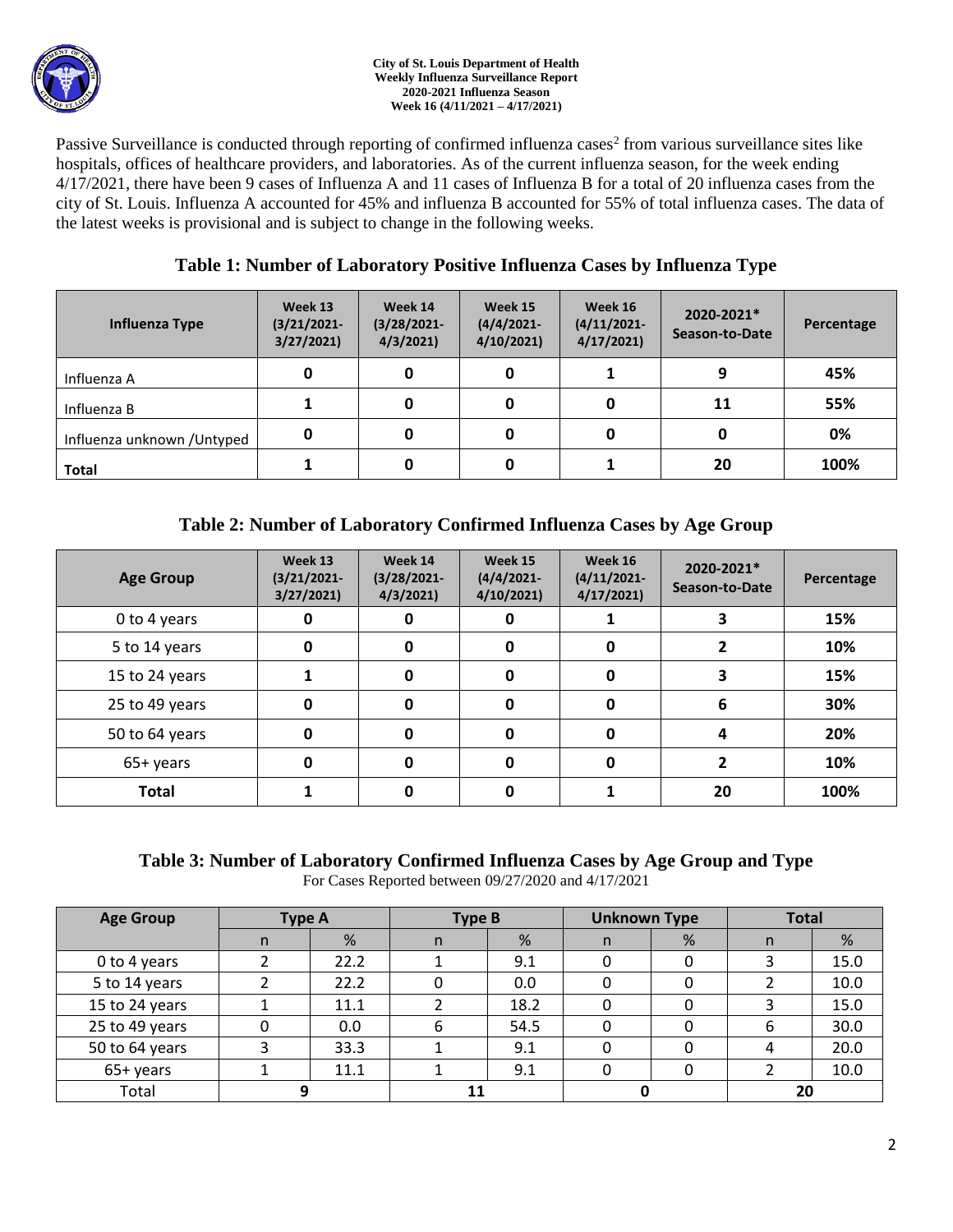

| <b>Previous</b> |           |           |           |           |           | 4-Season    | 4-Season      |
|-----------------|-----------|-----------|-----------|-----------|-----------|-------------|---------------|
| <b>Seasons</b>  | 2016-2017 | 2017-2018 | 2018-2019 | 2019-2020 | 2020-2021 | <b>Mean</b> | <b>Median</b> |
| Week 13         | 160       | 22        | 75        |           |           | 66          | 49            |
| Week 14         | 60        | 24        | 30        |           |           | 30          | 27            |
| Week 15         | 50        | 14        | 15        |           |           | 21          | 15            |
| Week 16         |           |           | ٥         |           |           |             | O             |

### **Table 4: Total Number of Laboratory Confirmed Influenza Cases Through Previous 4 Seasons**



## **City of St. Louis Influenza Outbreaks:**

During the week ending 4/17/2021, there have been no outbreaks of influenza reported to the City of St. Louis Department of Health.